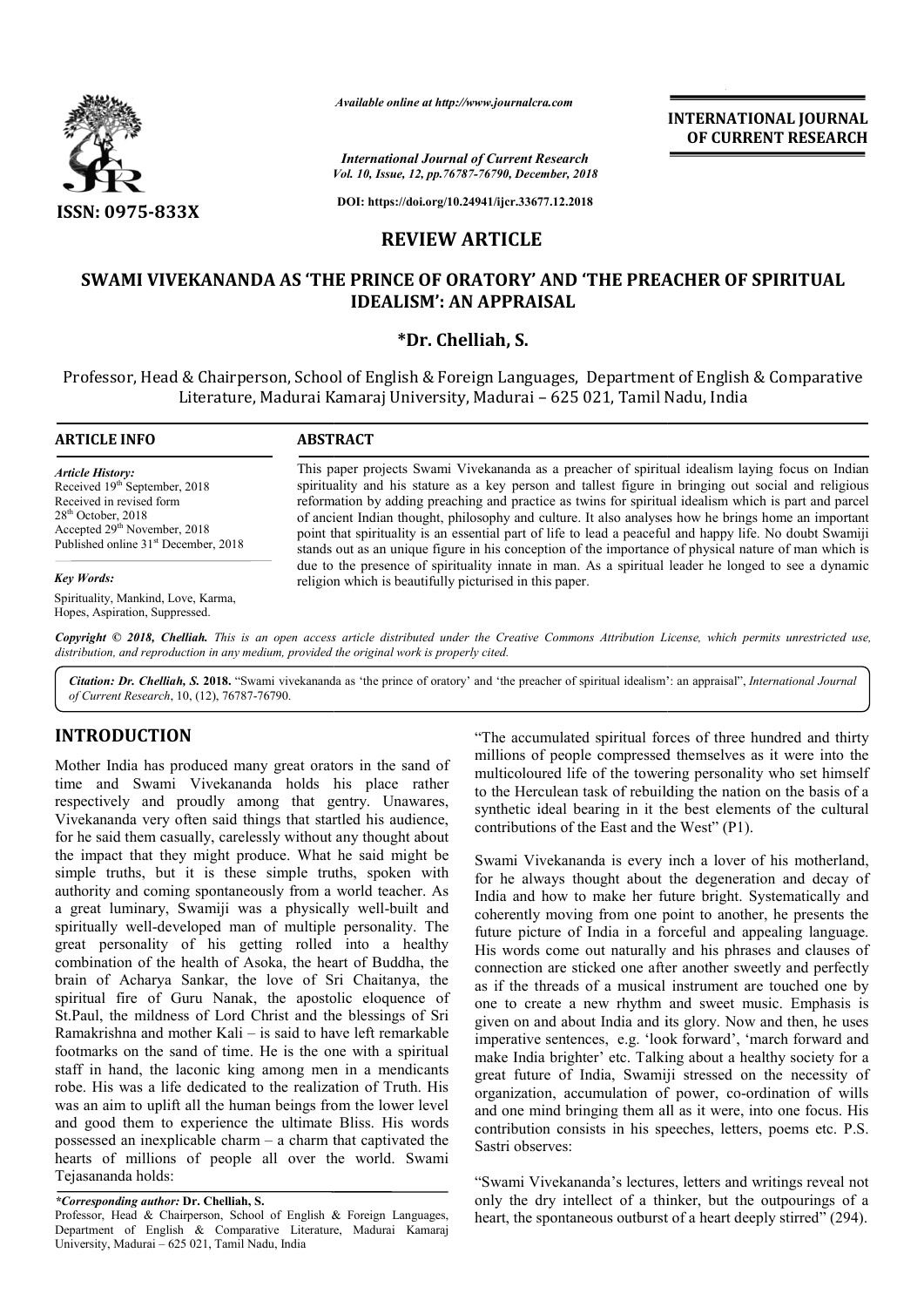The very aim of his was to stir the human heart and awaken mankind from the deep slumber to spiritualism. He discerned that the cause of the maladies of the modern man lay in his having jettisoned the spiritual values for the temporary pleasures of day-to-day life. He realized that sincere and earnest efforts should be taken to enlighten the people on how spiritualism is an essential and integral part of life. He proclaims that "the present age requires new modes of thought and new life" (P 129). To introduce the life of Swami Vivekananda is to introduce the subject of spiritual life itself, for he practiced spiritual exercises and as a result experienced a kind of Bliss which he wanted everyone to experience. It should be added that Swami never propounded any new philosophy; nor did he try to impose his philosophy on others. "Swamiji revived that old spirit, recast and recommended it to make it more relevant to the modern world – full of complexities and contractions" (Dutta 265).

Swami Vivekananda was of the opinion that the world, as a whole, stands divided into two parts – the East and West. The East remained poor by resorting to spiritual experience and realization and the West, increased the materialistic pleasures by inventing more and more through science and technology. He realized that there should be harmony between materialism and spiritualism, lest there should be an incompleteness in human life, for human life resolves round two things – materialism and spiritualism and materialism should gradually but ultimately be subordinated to spiritualism – This way of living is something an ideal one for Swamiii – ideal in the sense the hopes, desires and aspirations of a human being could be achieved to some extent. Neither should the hopes, desires and aspirations be suppressed, nor should they be allowed to remain unfulfilled. He preached an easy way of canalising and sublimating them. By canalysing and sublimating them, a human being could reach higher levels towards the realization of Truth, the goal of human life. When he realized that the god of human life was different from the one that was misunderstood and misconstrued, he, at once, made up his mind that India could help a great deal in this respect. "He wanted each individual to realize the one Reality, both within as the immensurable self and without as the divine oneness of all life." (The Life of Swami Vivekananda 15). Swami Vivekananda was born as child Narendranath or simply Naren – as he was called in his pre-monastic days, in the famous Dutta family of Simila in the northern part of Calcutta on Monday, 12<sup>th</sup> Jan 1863. Both of Naren's parents, Vishwanath Datta and Bhuvaneswari Devi, were unusually gifted with the admirable qualities, such as exceptional intelligence and compassion for the unfortunate. His mother knew by memory long passages from Hindu Scriptures and it was from her that he first heard the great religious epics of India. "It was at her knee", wrote His Eastern and Western disciple, "that he first heard the tales of *the Ramayana* and the *Mahabharata* and it was no doubt that he thus caught some of the dramatic fire and force that he exhibited later." Naren's education began at the knee of his mother from whom he learnt the Bengali alphabets, the first English words, the romantic tales of *the Ramayana*.

Inspired by religious episodes, he once meditated in a room of his house with so much rapt attention that the door of the room had to be broken to awaken him. Thus, Yogi consciousness was evident in him from the very beginning and this proved the spiritual power of Swami Vivekananda. These extraordinary powers and the inborn religious instinct so

spontaneously manifested in a sparkling variety of forms even in childhood, gave faint but sure indications of what a great spiritual destiny was in store for him in future. Truly speaking, India from time immemorial, has been a source of great spiritual power giving birth to a long line of mystics and earnest seekers of Truth. It was natural for a person like Swami Vivekananda to experience certain Indian Spiritual ideals and try to make them comprehensible to the common man. He wished that what he wanted to speak should be in ordinary language shorn of conventional scholarly and mystifying phraseology of the philosophers. Language should not be a barrier but an easy conveyance of one's thoughts. Language is the vehicle through which the speaker or the writer reaches his audience. This vehicle in the hands of Swamiji becomes fast moving and looks appealing and impressionable. His choice of words is unique, with them he weaves a beautiful garland of his speech. They are sense moving – those who heard become charmed and winded, those who read find themselves bewildered and inspired and those who practice them feel gloried. His figures of speech show the capacity and command of a great speaker. They are natural. He is a master in employing similes and metaphors. He is an example of simile: "to pay as much attention to the means of work as to its end". Metaphorically, Swami Vivekananda reminds us that "we are traders" and "we are all beggars". Repetition of words and phrases is his well-known style." His words in English have since become a new gospel. Through English, he gave voice to his mission and expression to that which he himself was – the centre of a spiritual world impulse" (P 29).

While attending the Parliament of Religions in Chicago, his majestic appearance, expressive of a virile manhood, combined with his striking attractive apparel, symbolizing his marvelous personality in fused with spiritual power that he bore from his early hood, made him conspicuous among the oriental delegates. He opened his lips to accost, the audience endearingly as 'Sisters and Brothers of America' and deafening cheers from all corners of the Hall overwhelmed him. It was a glow of his spiritual and mental vigour with which he poured out his heart and the surging stream of spirituality, of endless love for God and deified humanity, of universal faith in all religions. It was here that by his magnificent oratory and spiritual power, Vivekananda acquainted the House with the lofty ideas and ideals connected with various aspects of Hinduism and also with his central theme of universality of religions based on the findings of the Vedic seers. Swamiji's visits to America and England had proved his spiritual and mental status on the International level. It should be made clear that his thoughts are nothing but his personal experiences. By constant and steadfast experience, he realised certain truths, which, he thought, could help human beings in keeping their lives happy and peaceful at all levels. The speeches of his were found to be extempore and it must be said that he had a divine grace which inspired his speeches keeping the audience spell-bound. Whenever he spoke, his voice electrified the audience. In the words of G.M.Jagtiani, "He had a dynamic dominating and magnetic personality. The charm and power of his eloquence captivated all" (P5).

Never did he suffer from paucity of words or ideas. Ideas and words were so harmoniously blended that there had always been an incessant flow of speech. He proved that he could convey to the audience and abstract idea in a lucid and simple way. His speeches were punctuated with simple anecdotes which a common man could easily understand. He tried to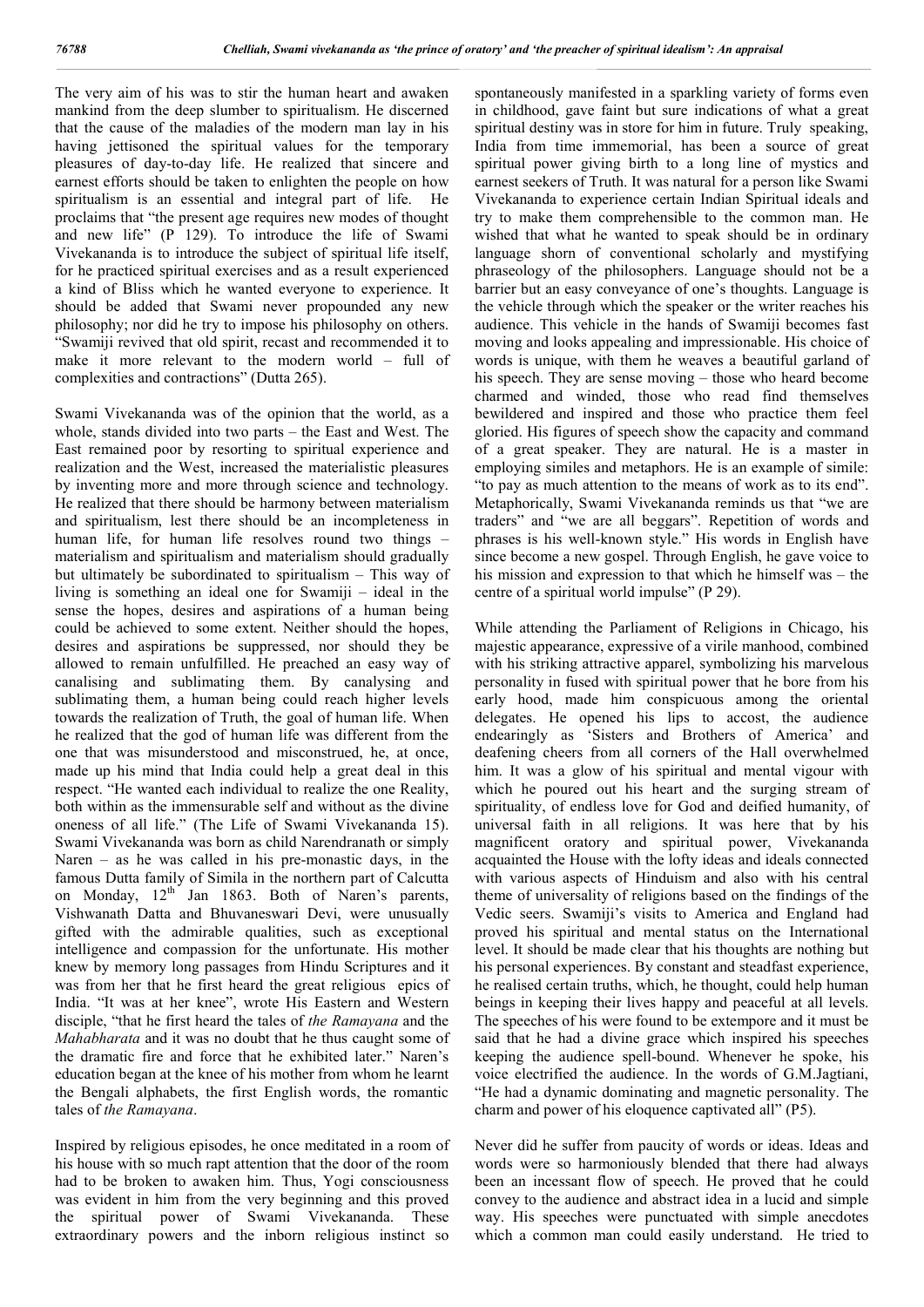convey in an easy way what he realised after hard experience by driving home the point that hard experiences were not mysterious but simple personal ones. Having had a personal and direct contact with Swami Ramakrishna, Swamiji knew fully well as to how to make the listener understand him. "He who has realised the Atman becomes a store house of great power. From him as the centre, a spiritual force emanates, working within certain radius; people who come within this circle become inspired with his ideas and are overwhelmed by them" (Muttucumaru 138). A cursory glance at his speeches will, no doubt, enable one to understand that Swamiji always spoke about spiritual values. He himself said:

"I don't believe in any politics. God and Truth are the only politics in the world; every else is trash" (P43)

To Vivekananda, spiritualism is all-pervasive, it includes everything and excludes nothing. Spiritualism is not a new thing to India particularly to the Hindus. The ancient seers experienced the bliss of spiritualism and they even made it a way of life. According to Vedic seers, a life without spiritual values is more animal-like. The goal of life is to become one with the Absolute – God. Being endowed with reason, they proclaimed that every human being should strive hard to achieve this goal. Secondly, they even made it clear that spiritual values could not be explained through words; it was something achieved through personal experience. To them, spiritual values are not to be experimented but to be experienced. By living a simple life, these Vedic seers have shown that once a human being experiences spiritualism, he will seek after higher and higher values and a stage comes where it becomes a total experience. The Vedas and Upanishads show this way. There was a time in India when people realised that spiritualism was part of human life. Unfortunately, there began a slow degradation and degeneration for people in the middle ages started inclining towards materialism, which, they thought, would beget them everything in life for they suffered from illiteracy and poverty. During the period when the humanity was at crossroads, Swami Vivekananda emerged and dedicated his life for the spiritual upliftment of human beings. Swami Vivekananda was first pained by the indifference of modern Indians to spiritualism. Then he looked at the world and found that the orients were trying to copy the modern civilization blindly. Humanity at large, in the modern world, needs a guide and that guide could only be an Indian. The crippled humanity was confronted with an all pervasive, all-powerful, all captivating personality – Swami Vivekananda. As S.R. Talghatti says,

"His was a rich personality in which the physical, mental, intellectual and moral qualities fructified into a fine example of a spiritual being" (P 167).

The life of Swami Vivekananda shows what a spell he could exercise on the suffering humanity with his powerful speeches on spiritualism. Whatever he learnt and understood from his Guru Sri Ramakrishna and whatever he earned through his physical and spiritual potentialities, Vivekananda acquainted the world with the faith of the Hindus rooted in the oldest of scriptures, the Vedas; he told about the impersonal character of its teachings, its universal message of unbound Catholicism, its presentation of various readings of divinity, monistic, qualified monistic and dualistic and also about various kinds of religious practices grouped under four fundamental types, namely Jnana Yoga, Raja Yoga, Bharati Yoga and Karma Yoga, covering the entire range of human tastes, temperaments

and capacities. He experienced the doctrine of karma and rebirth and enlightened on the Hindu idea of salvation through the realization of one's identity with the Absolute. Praising Vivekananda's vigour of spirituality and personality, Arun Bhattacharjee states:

"His greatness lies in the fact that in the nineteenth century when India was considered a backward country which had everything to learn from Europe, he proved the word that India had a great religion and culture which Europe should learn" (P 13). Swami Vivekananda considered religion as the manifestation of the divinity that is already in man. According to him, religion is a growth from within till one reaches the last stage of human evolution, when the individual realizes within his own self all his dreams of perfection and absolute freedom and discovers the kingdom of heaven that has been lying all the time within the heart. When man conquers his inner nature, he becomes perfect and finds God, the ever-free master of nature, the living ideal of perfection and absolute freedom, as the essence of his own being. When one attains such a state, he is said to be religious. Hence Swamiji said:

"Religion does not consist in erecting temples or building churches or attending public worship. It is not to be found in books or in words or in lectures or in organizations. Religion consists in realization" (P 13). This manifestation of Swami Vivekananda was inspired by his own realization and his theory of practical Vedanta. Swamiji is looked upon as a great religious teacher and one whose spiritual and physical powers shown in his deeds and action and indeed he made a definite contribution to the study of both Hindu religion and philosophy. His great works on aspects of Vedanta in theory and practice still inspire hundreds and thousands of enquiries all over the world. But it has also been proved that he was more a philanthropist, one who dedicated himself to the service of man as a form of serving God. From the point of view of all practical religion, God and man are the obverse and reverse of the same medal. He exhorted:

"God has become man, man will become God again"

Quite honestly speaking, Swami Vivekananda never wanted that all men should take to Sanyasa or monkhood. His contention was that spiritualism was a dynamically active spirit of life that gods and guides the human life. According to him, to live a meaningful and contented life, spirituality is as important as anything else. Almost all speeches of Swamiji made it clear that "Life's purpose is to wake up; to realize the Blessed Divine Reality" (P 66). What he experienced he wanted everyone to experience. Swami Vivekananda's glory lies in the fact that he made people think. He only explained what lay buried in the Indian ancient scriptures. But his explanation was not theoretical; it was based on personal experience. His lucid explanation of practical spiritual life showed a new way of life. His appeal was universal and his concern was the upliftment of the entire humanity. The influence of his lectures on spirituality was so great that everybody understood that "Swamiji's religion was manmaking. His education was man-making. And the life he lived was man-making" (Jagtiani 45). His life's ambition was to see everyone a 'complete individual' free from the fetters of nation, religion, creed and caste. He was concerned with the 'soul' of every individual as he very often emphasized that each individual carried divinity in him. He believed that by